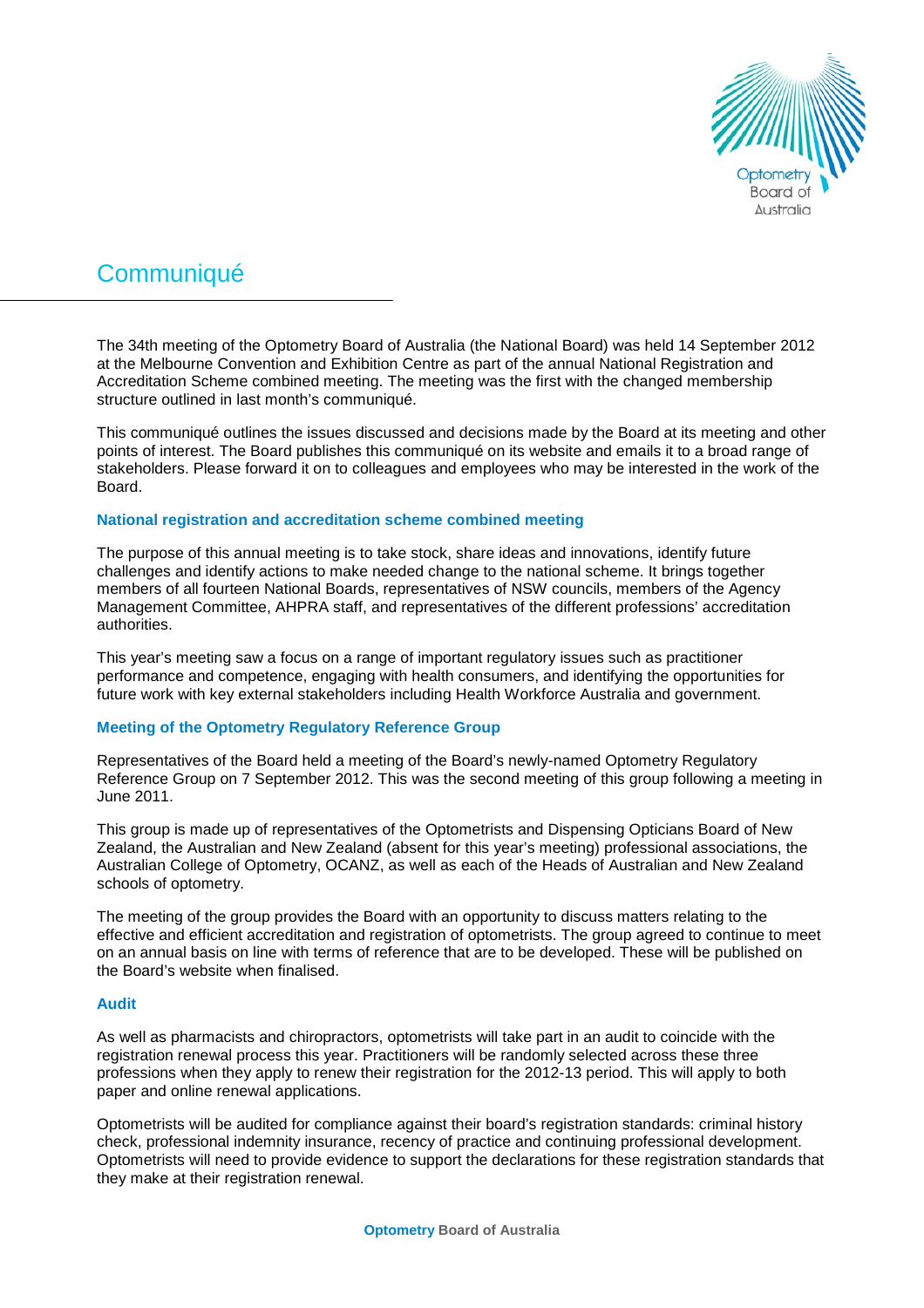AHPRA will notify those individuals randomly selected for the audit and provide them with clear instructions on what they need to provide. Further information will also be made available on the AHPRA website, including optometry-specific guidance.

In the interim, optometrists are advised to review the record keeping requirements for the CPD registration standard including the available templates. These are published under the *Registration Standard – Continuing professional development* tab of the Board's website.

## **Consultations**

*Draft registration standard for limited registration for teaching or research*

The Board has released a draft registration standard for limited registration for teaching or research for consultation.

The consultation document is available on its website under the News tab. Submissions will be accepted up until close of business on Tuesday 23 October 2012.

*Guidelines for the prescription of ocular appliances*

In 2013, the Board will conduct a review of Board specific registration standards and guidelines. One of the documents to be reviewed will be the Board's Guidelines for the prescription of ocular appliances.

In preparation for the review the Board is interested in hearing from the wider profession on the current effectiveness of these guidelines and what if anything needs to be improved.

The Board welcomes any comments on this matter. Comments and feedback can be forwarded to [optomconsultation@ahpra.gov.au,](mailto:optomconsultation@ahpra.gov.au) with 'Guidelines for the prescription of ocular appliances' in the subject line, up to 15 October 2012.

#### **Registration renewal information**

The Board will be releasing its next e-newsletter and AHPRA registration renewal information in coming weeks.

To ensure that future editions of the newsletter reach you, please check your contact details and update them if necessary. Email accounts should be set to receive communications from AHPRA and the Board to avoid misdirection to an account junk box.

To update your contact details, go to [www.ahpra.gov.au,](http://www.ahpra.gov.au/) click online services, use your unique contact number (User ID) and follow the prompts. Your User ID is not your registration number. If you do not have your User ID, complete an online enquiry form, selecting 'User ID' as the category of enquiry or by calling 1300 419 495.

#### *Continuing professional development requirements at renewal*

The Board has recently consulted on a revised registration standard for continuing professional development (CPD). This standard will allow for the accumulation of CPD requirements over two consecutive registration periods. This standard has been submitted to the Australian Health Workforce Ministerial Council for approval. Ministers will consider this at their next meeting.

For the purpose of registration renewal this year, the existing registration standard and guidelines still apply so optometrists will need to answer the same question as they did last year.

During your preceding period of registration, have you met the Board's Continuing Professional Development (CPD) requirements, or do you have a plan in place to complete them by the end of the next registration period?

This is a transition arrangement that the Board had to put in place to allow some form of roll-over within the constraints of the existing requirements. The requirements that are listed in the Board's current registration standard are the minimum requirements expected.